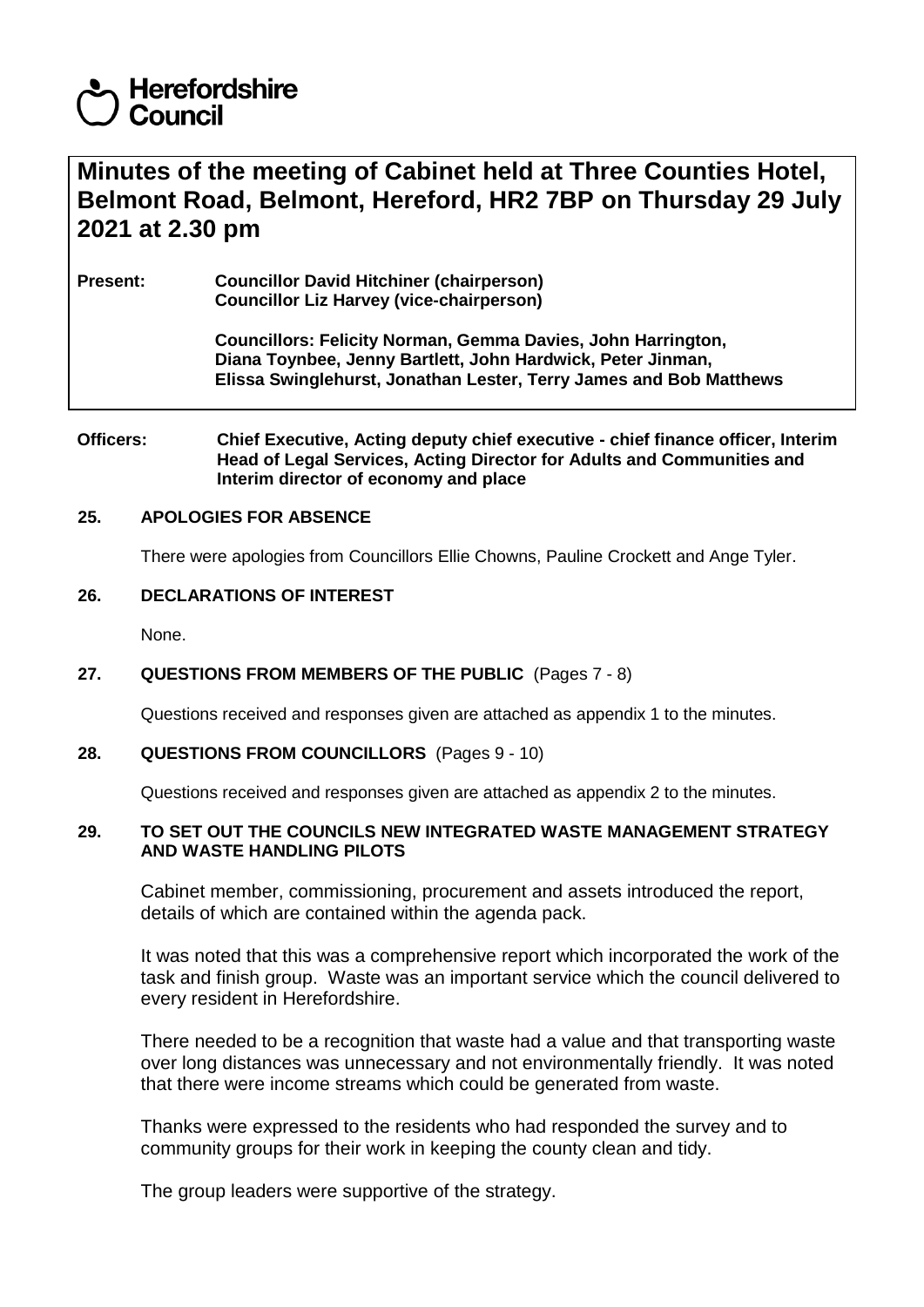### **Resolved that**

- **(a) The cabinet authorises the new Integrated Waste Management strategy for Herefordshire, adopts to the new targets within the document as detailed in Appendix A and authorises the development of a benefits realisation action plan to achieve the agreed targets;**
- **(b) The cabinet authorises the design, development, procurement and implementation of the proposed waste handling pilot schemes and approves the expenditure of up to £1.5m from the council's waste reserve to progress and implement the schemes;**
- **(c) The cabinet authorises the expenditure of the Section 106 allocation for recycling projects up to the value of £92,000 to progress the proposed waste handling pilot schemes through design, development, procurement and implementation; and**
- **(d) The cabinet authorises the Section 151 officer to take all operational decisions relating to the above recommendations.**

#### **30. MENTAL HEALTH AFTERCARE ARRANGEMENTS AS REQUIRED UNDER SECTION 117 OF THE MENTAL HEALTH ACT 1983**

Cabinet member for education and skills who would be the cabinet member for health and wellbeing from 1 August introduced the item, details of which are contained within the agenda pack.

It was noted that it was important to get the right care in place for people when they left hospital. There was a joint standard assessment methodology with the NHS. Due to the merger of the Herefordshire Clinical Commissioning Group (CCG) and Worcestershire CCG, both counties were working in the same way.

It was suggested that the voice of the user may be beneficial and the acting director of adults and wellbeing agreed to pursue this suggestion.

The group leaders were supportive of the policy and suggested that the Health and Wellbeing Board and Scrutiny review the arrangements in due course.

## **RESOLVED that**

- **(a) The draft joint policy and draft standard operating procedure for section 117 mental health aftercare are approved; and**
- **(b) The Acting Director for Adults and Communities, in consultation with the Cabinet Member for health and wellbeing and the Director for Children and Families is authorised to make all operational decisions to ensure implementation of the policy and procedure, agreeing any operational changes to the documents, including those arising from case law, as required for their implementation.**

### **31. 2022/23 BUDGET SETTING AND CONSULTATION**

Cabinet member, planning, corporate services and planning introduced the report, details of which are contained within the agenda pack.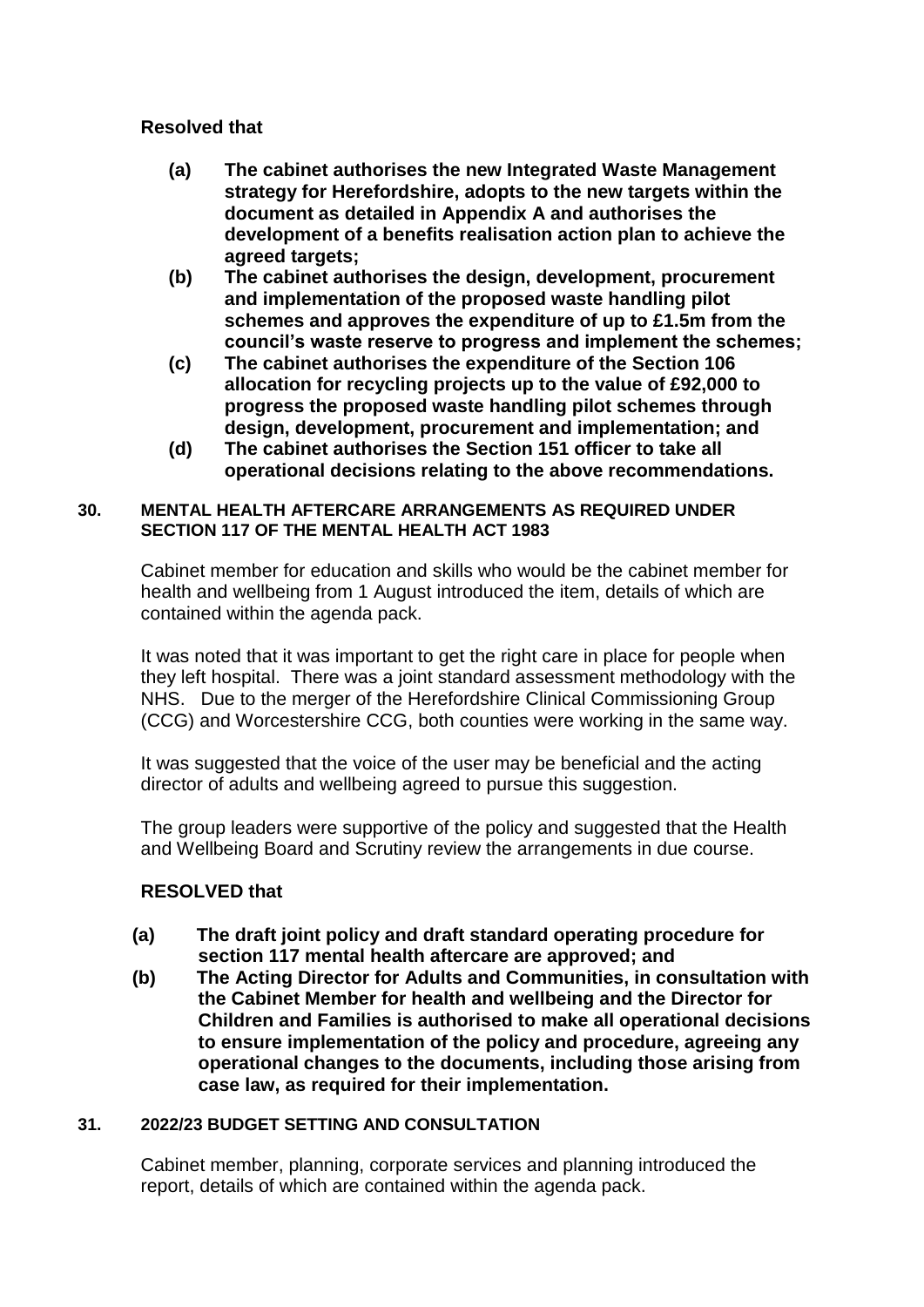Residents, including young people, were encouraged to provide their views as part of the consultation process.

It was noted that there would be a process of participatory budgeting combined with a Citizens Assembly to look specifically at the use of new homes bonus money on climate change and getting to zero carbon.

The group leaders provided the views of their political party.

### **RESOLVED that**

**That:** 

- **(a) the proposed timetable for the development and adoption of the Medium Term Financial Strategy and the 2022/23 budget be approved;**
- **(b) the approach for consulting on budget proposals for 2022/23 be approved; and**
- **(c) for a Citizens Assembly to be held in the late autumn to carry out a participatory budget process to inform ways of allocating the anticipated New Homes Bonus funding**

### **32. MAJOR CONTRACT PERFORMANCE UPDATE**

The cabinet member for commissioning, procurement and assets introduced the report, details of which are contained within the agenda pack.

The report was an update on a review of the major contract performance report which had been presented to cabinet on 24 September 2021. The proposals to strengthen the oversight on major projects was welcomed.

The group leaders provided the views of their political party.

### **Resolved that**

- **(a) Cabinet note the outcome of a whistleblowing investigation and, in line with the approved improvement plan, a contract management and commissioning resource is created in the corporate centre to provide capacity to support the delivery of the improvement plan using the Programme Management Office (PMO).**
- **(b) Cabinet approve the establishment of an improvement board to include senior officers and Cabinet members**

### **33. RECOVERY AND INVESTMENT FUND**

Cabinet member for finance, corporate services and planning introduced the item, details of which are contained within the agenda pack.

It was noted that when the more detailed work was done, there may not be a lot of demand for this fund.

The group leaders provided the views of their political party.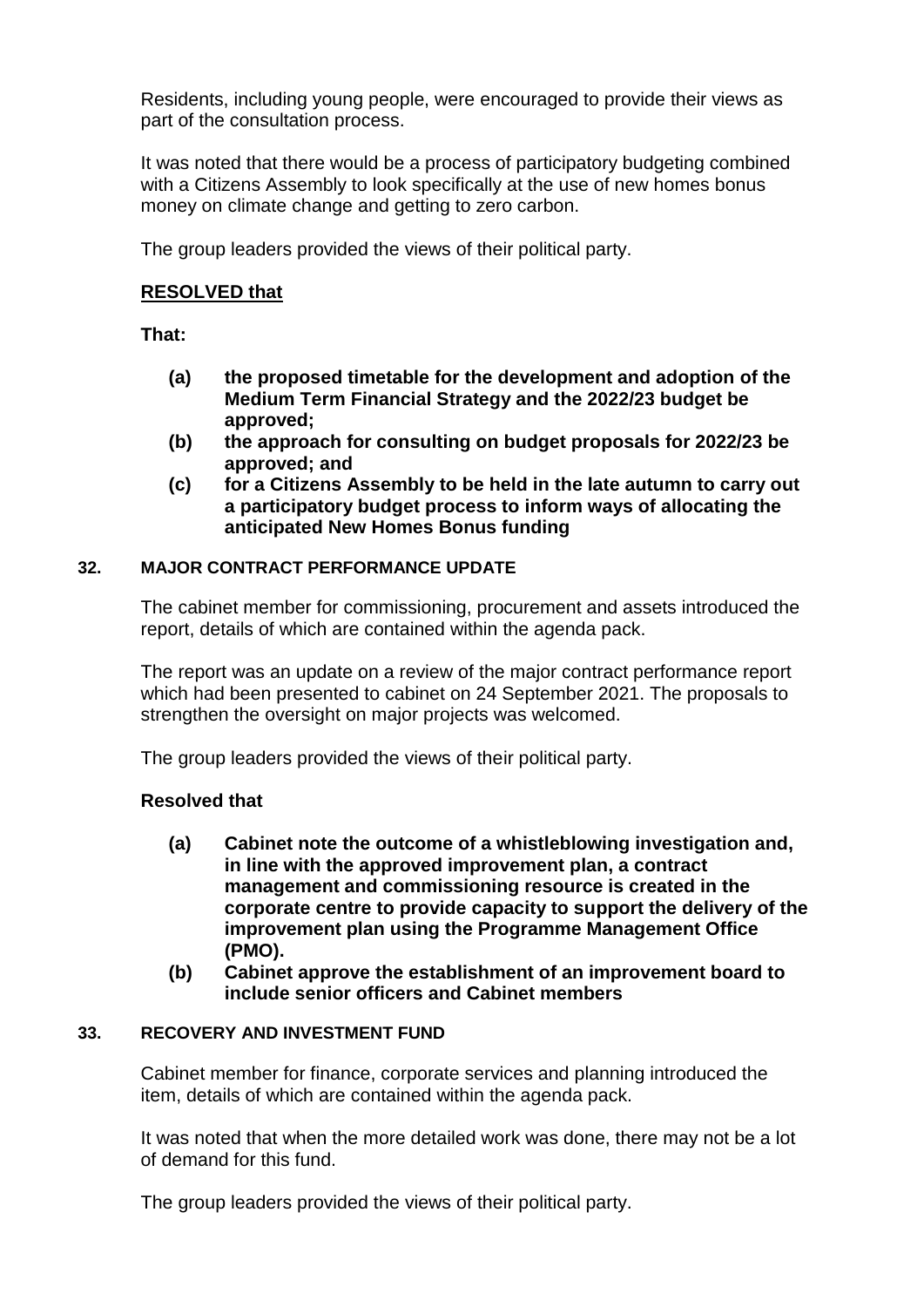## **RESOLVED that**

- **a) Cabinet approve further investigation into the establishment of a recovery and investment fund to support Herefordshire businesses post Covid 19.**
- **b) Cabinet approve the principles and objectives of investment for a Herefordshire Recovery and Investment fund as detailed in paragraph 13.**
- **c) Cabinet authorises the Acting Deputy Chief Executive, Chief Finance Officer, to develop the scheme details based on the principles set out within this report and report back with the final proposals.**

### **34. ALLOCATING THE USE OF THE CLIMATE RESERVE**

Leader of the council introduced the report, details of which are contained within the agenda pack.

It was hoped that the partnership would help to inform the council's priorities.

The group leaders provided the views of their political party.

### **Resolved that:**

- **(a) The council establishes a new countywide partnership, the Herefordshire Climate and Nature Partnership (as per the Terms of Reference in Appendix 2);**
- **(b) The Herefordshire Climate and Nature Partnership is included on the council partnerships register as a significant partnership;**
- **(c) That the new Herefordshire Climate and Nature Partnership develops and leads the delivery of an ambitious new Herefordshire Climate and Nature Strategy for Herefordshire to become net zero carbon and nature rich by 2030;**
- **(d) A new dedicated Delivery Director is recruited to accelerate the delivery of the Council's climate and nature projects; 305 AGENDA ITEM 10**
- **(e) £50,000 be allocated and drawn down from the climate reserve to procure external communications resource to support the active promotion and engagement of the Herefordshire Climate and Nature Partnership;**
- **(f) £40,000 be allocated and drawn down from the climate reserve to procure specialist consultancy support to develop a new Herefordshire Council Nature Strategy;**
- **(g) £50,000 be allocated and drawn down from the climate reserve to procure specialist consultancy support to develop a new Building Retrofit Strategy and to undertake an options appraisal for accelerating building retrofit across the county;**
- **(h) £220,000 be allocated from the climate reserve to establish a new Climate and Nature grant scheme to empower local community groups, organisations and parish councils to apply for funding, which the council will consider and award, to deliver carbon reduction and ecological enhancement projects across the county (as set out in Appendix 1);**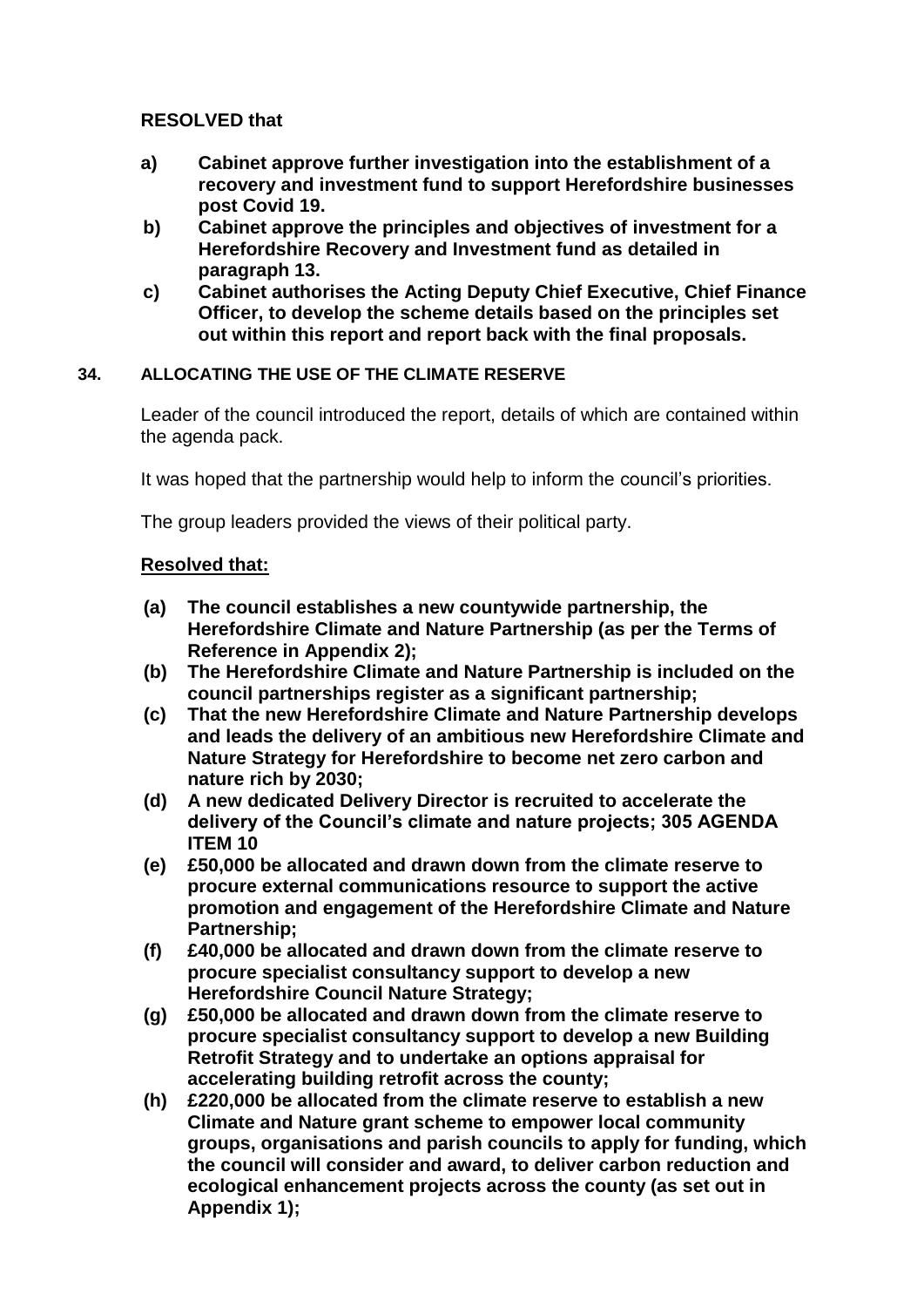- **(i) That delegated authority is given to Interim Director for Economy & Place in conjunction with Cabinet Member Economy and Environment and Section 151 Officer to draw down the full value of the climate reserve in year and to take all operational decision to deliver the above recommendations; and**
- **(j) That Cabinet receives an annual report and project plan as part of a decision to draw down the following year's climate reserve.**

The meeting ended at 4.47 pm **Chairperson**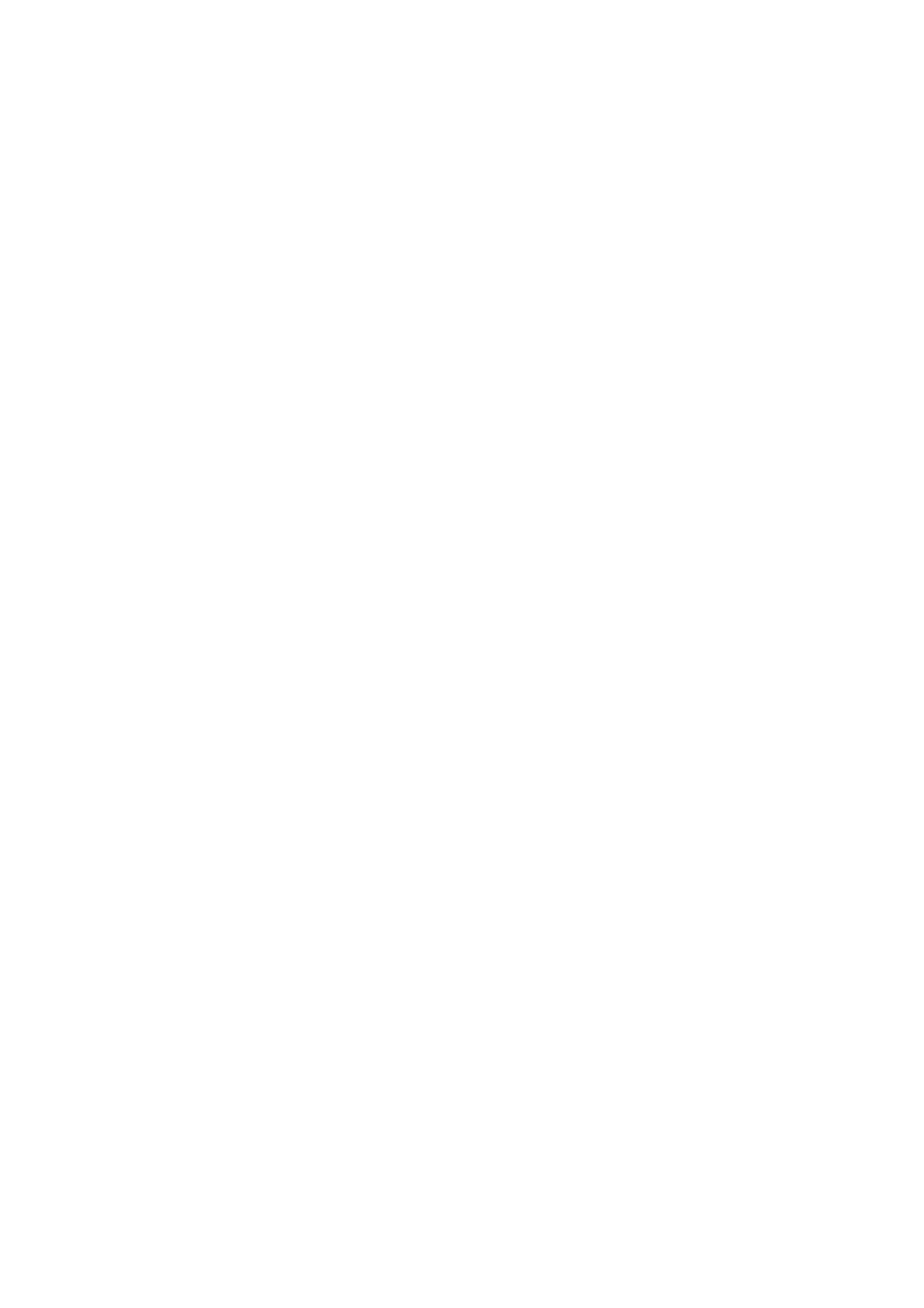## **PUBLIC QUESTIONS TO CABINET – 29 JULY 2021**

### **Question 1**

### **From: M Burns, Hereford To: Cabinet member, infrastructure and transport**

If the plan for an urban wetland park, (from a consortium led by Herefordshire Wildlife Trust) on the former Essex Arms site by the City Link Road is approved, will the aim to include a pedestrian/cycleway across the park to link the station transport hub and central Hereford and NMITE also be welcomed?

#### **Response**

Thank you for your question. Yes, the ambition would be to provide high quality walking and cycling routes whenever possible and although there are no detailed plans for the area you refer to yet, the direction would be to designers to provide such a link here. That link could then join up with the shared footway / cycleway that runs along the City Link Road to the train station.

### **Question 2**

### **From: A Bridges, Hereford**

### **To: Cabinet member, finance, corporate services and planning**

Given the improvements to governance and oversight of capital projects agreed with Audit & Governance by the then Chief Executive back in January 2018, were the then Leader of the Council (Cllr Lester) and the Cabinet Member for Infrastructure (Cllr Price) made aware of the acquisition overspend and financial risk mounting on the City Link Road project?

#### **Response**

The cabinet member decision in November 2017 set out the HCCTP cost increases and how these were proposed to be funded utilising the majority of the risk and inflation contingency allocations with in the overall HCCTP – which included all the LEP-funded active travel and public realm projects.

Whilst land costs have increased since that time the detail of increased costs set out in that 2017 cabinet member report were based on the project position and information at that time and were set out in detail in the key considerations and financial implications section of that report.